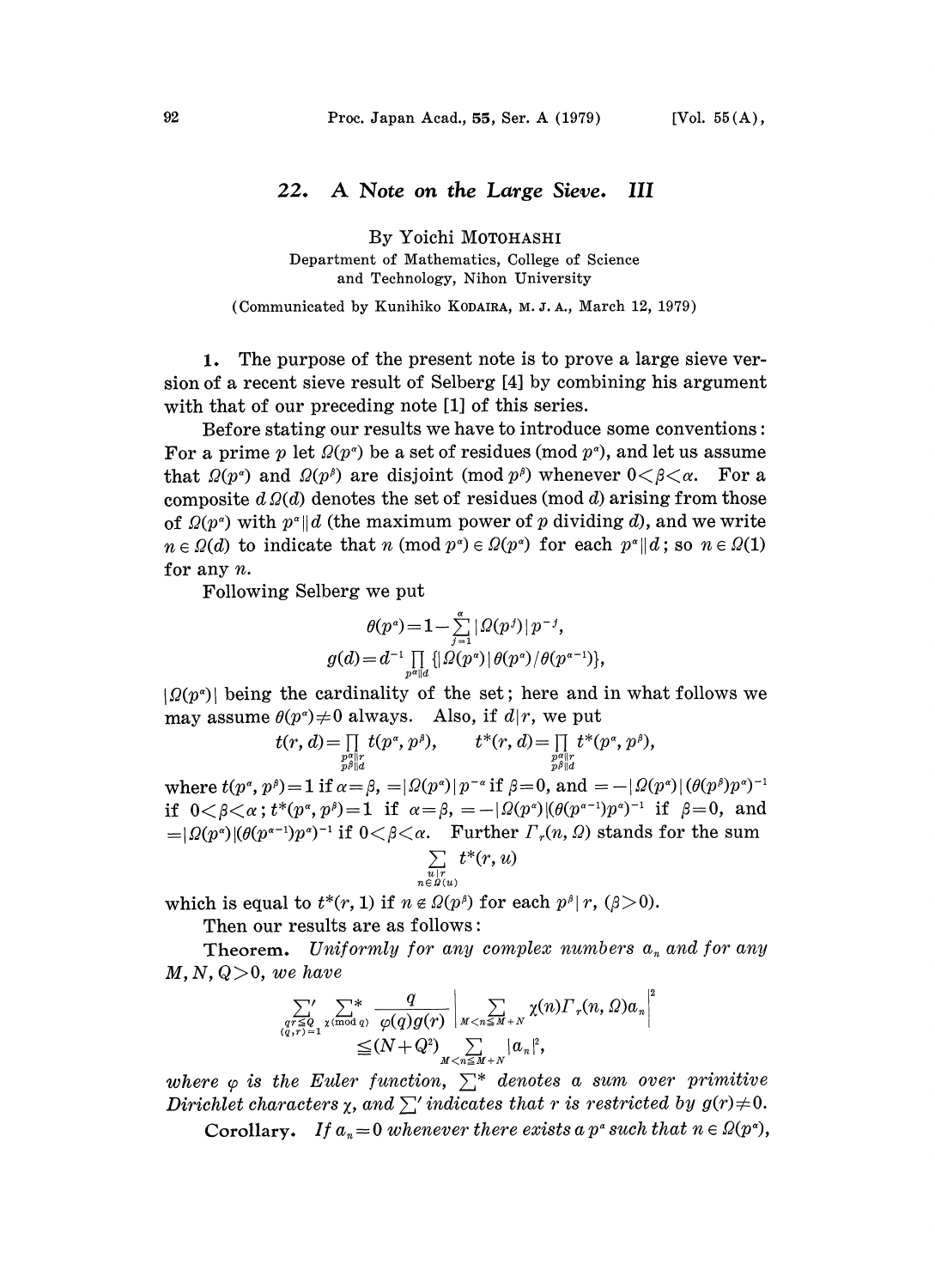$\alpha \geq 1$ , then we have

$$
\sum_{\substack{qr\leq Q\\(q,r)=1}}\sum_{\substack{\chi(\bmod q)\\ \leq (N+Q^2)\\ \leq (N+Q^2)\\ M
$$

The function  $\Gamma_r(n, \Omega)$  is obtained from the optimization procedure [4] of Selberg's weights  $\lambda_d$  for the sieve problem with the exclusion residues  $\{\Omega(p^{\alpha})\}$ . And our theorem states that  $\{\gamma(n)\Gamma_{r}(n, \Omega)\}$  is a set of orthogonal pseudocharacters,<sup>11</sup> provided the conditions given there, the fact which can be easily generalized for any optimal Selberg weights (see also [2, Section 2]).

2. To prove the theorem we consider the dual form

$$
D=\sum_{M
$$

where  $b(r, \chi)$  are arbitrary complex numbers. And we need following lemmas

Lemma 1. If  $v|u$ , then

$$
\sum_{\delta \mid u \atop \delta \equiv 0 \, (\text{mod } v)} t^*(u, \delta) t(\delta, v)
$$

is equal to 1 when  $u=v$ , and to 0 otherwise.

Lemma 2. Let us put

$$
f(u,v) = \prod_{\substack{p^{\alpha}||u\\p^{\beta}||v}} f(p^{\alpha}, p^{\beta}),
$$

where  $f(p^{\alpha}, p^{\beta}) = |\Omega(p^{\alpha})| p^{-\alpha}$  if  $\alpha\beta(\alpha-\beta)=0$ , and  $=0$  otherwise. Then we have

$$
f(u, v) = \sum_{\delta | u \atop \delta | v} g(\delta) t(u, \delta) t(v, \delta).
$$

Lemma 3. For any complex numbers  $c(u, h, \chi)$  and for any  $M, N$ ,  $Q>0$ , we have

$$
\sum_{M < n \le M+N} \left| \sum_{k=1}^{N} \sum_{j=1}^{N} \left( \frac{q}{\varphi(q)} \right)^{1/2} \chi(n) \exp\left(2\pi i \frac{h}{u} n\right) c(u, h, \chi) \right|^2
$$
\n
$$
\leq (N+Q^2) \sum_{k=1}^{N} |c(u, h, \chi)|^2,
$$

where  $\sum^{**}$  denotes the sum over  $uq \leq Q$ ,  $(u, q)=1$ ;  $1 \leq h \leq u$ ,  $(u, h)=1$ ; <br>primitive  $\gamma$  (mod q). primitive  $\chi$  (mod q).

Lemmas <sup>I</sup> and 2 are due to Selberg [4], and are immediate consequences. from the definitions of functions relevant to those formulas. Lemma 3 can be reduced to the conventional additive large sieve inequality by considering the dual form.

3. Now we estimate D. From the definition of  $\Gamma_r(n, \Omega)$  we have

$$
D=\sum_{M < n \leq M+N} \left| \sum_{\substack{n \in \Omega(u) \\ u q \leq Q, (u, q)=1}} \sum_{\substack{\chi \bmod{q} \\ \chi(q) = 1}} \left(\frac{q}{\varphi(q)}\right)^{1/2} \chi(n) s(u, \chi) \right|^2,
$$

where

<sup>1)</sup> For this terminology see [3].